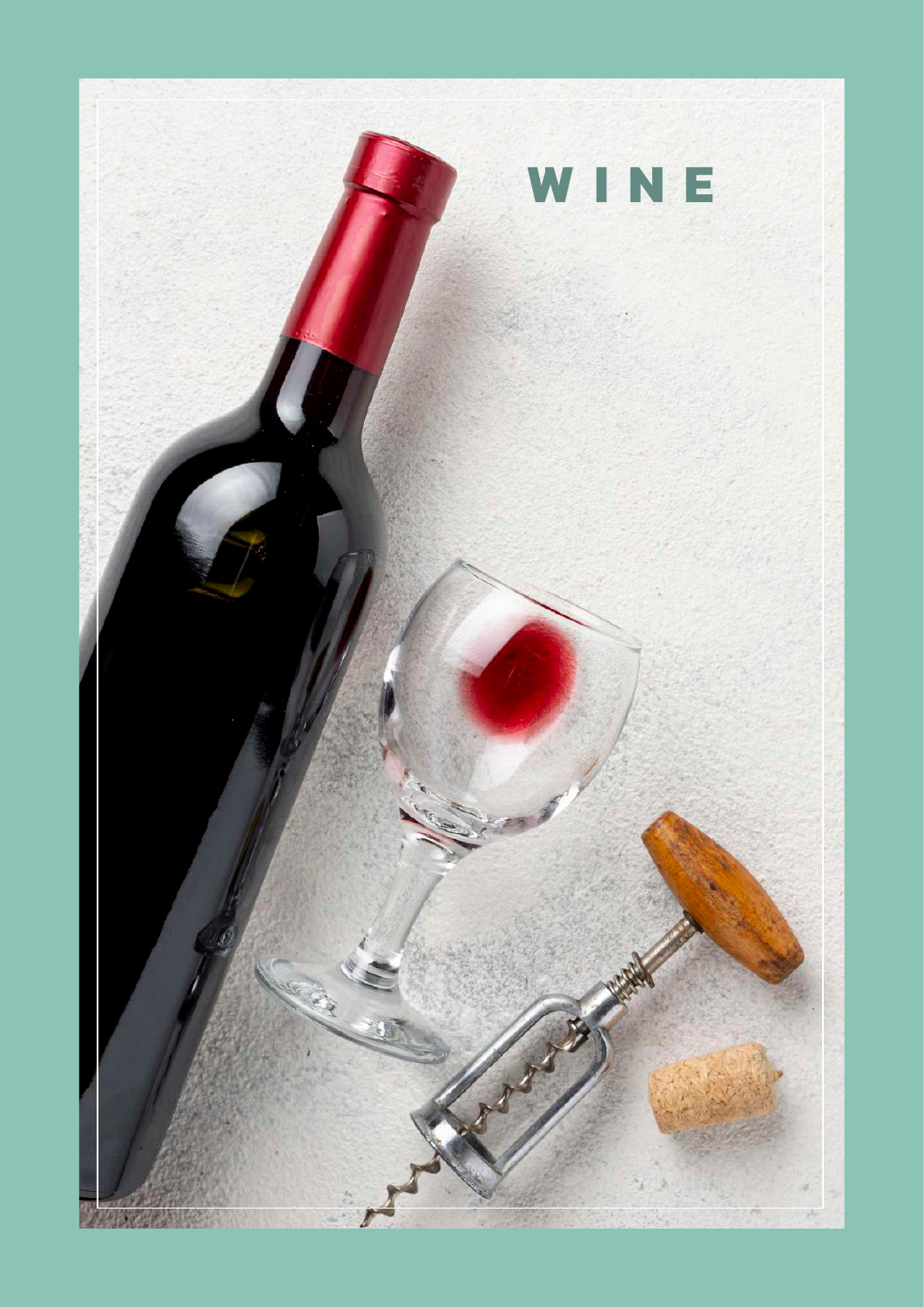## WINE BY THE GLASS

 $\begin{array}{c} \bullet\bullet\bullet\end{array}$ 

 $-144$ 

I

| <b>RED</b><br><b>GRAPES VARIETY</b><br><b>ABV</b><br><b>COUNTRY</b><br><b>GLASS</b><br><b>BOTTLE</b><br>Cabernet<br><b>BODEGA ARLEQUIN</b><br>13%<br>Central Valley<br>129<br>590<br>Chile<br>Cabernet Sauvignon<br>Sauvignon<br>[Elegant Aromas - Black Cherries And Dried<br>Plums - Great Finish]<br>$\sim$<br>Nero d'Avola<br>13%<br><b>TERRE FORTI</b><br>Silicia<br>590<br>129<br>Nero d'Avola<br>Italy<br>[Inky Red In Colour And Medium-Bodied, This Sicilian Native<br>Red Is Resplendent With Ripe Redcurrant And Blackberries, With<br>Soulful Hints Of Spicy Cedar]<br>Merlot<br>13%<br><b>CASA CECCATO</b><br>IGT Veneto<br>149<br>690<br>Merlot<br>Italy<br>[Dark Plum - Super Smooth And Silky Absolute Delight]<br><b>WHITE</b><br><b>ABV</b><br><b>CBOUNTLIEY</b><br><b>GLASS</b><br><b>GRAPES VARIETY</b><br>$\sigma_{\rm d}$<br><b>BODEGA ARLEQUIN</b><br>Chardonnay<br>13%<br>Central Valley 590<br>129<br>Chardonnay<br>Chile<br>[Tropical Fruit - Buttery - Honey Notes<br>Excellent Acidity]<br>Trebbiano<br>Emilia<br><b>TERRE FORTI</b><br>13%<br>590<br>129<br>Chardonnay<br>Trebbiano Chardonnay<br>Romagna<br>[Citrus Notes, Green Apple, Peach & Fresh<br>Italy<br>Apricot.light-Bodied And Easy-Drinking]<br>Pinot Grigio<br>12%<br>Delle Venezie 690<br><b>CASA CECCATO</b><br>149<br>Pinot Grigio<br>Italy<br>[Enticing Floral Notes - Pleasantly Fresh - Fresh Acidity]<br><b>ROSE</b><br><b>ABV</b><br><b>COUNTRY</b><br><b>BOTTLE</b><br><b>GLASS</b><br><b>GRAPES VARIETY</b><br>12%<br>Rubicone IGT, 490<br>129<br><b>TAVERNELLO</b><br>Sangiovese<br>Emilia<br><b>SANGIOVESE ROSATO</b><br>Sangiovese<br>Romagna<br>[Light And Easy Going Rose With Aromas Of Pear And<br>Italy<br>Tangerine. Lively Acidity And Long Lasting On The<br>Palate. Perfect Match With Salad, Fish Or Risotto.] | <b>Report Follows</b> |  |  |  |
|-----------------------------------------------------------------------------------------------------------------------------------------------------------------------------------------------------------------------------------------------------------------------------------------------------------------------------------------------------------------------------------------------------------------------------------------------------------------------------------------------------------------------------------------------------------------------------------------------------------------------------------------------------------------------------------------------------------------------------------------------------------------------------------------------------------------------------------------------------------------------------------------------------------------------------------------------------------------------------------------------------------------------------------------------------------------------------------------------------------------------------------------------------------------------------------------------------------------------------------------------------------------------------------------------------------------------------------------------------------------------------------------------------------------------------------------------------------------------------------------------------------------------------------------------------------------------------------------------------------------------------------------------------------------------------------------------------------------------------------------------------------------------------------------------------------------------------------|-----------------------|--|--|--|
|                                                                                                                                                                                                                                                                                                                                                                                                                                                                                                                                                                                                                                                                                                                                                                                                                                                                                                                                                                                                                                                                                                                                                                                                                                                                                                                                                                                                                                                                                                                                                                                                                                                                                                                                                                                                                                   |                       |  |  |  |
|                                                                                                                                                                                                                                                                                                                                                                                                                                                                                                                                                                                                                                                                                                                                                                                                                                                                                                                                                                                                                                                                                                                                                                                                                                                                                                                                                                                                                                                                                                                                                                                                                                                                                                                                                                                                                                   |                       |  |  |  |
|                                                                                                                                                                                                                                                                                                                                                                                                                                                                                                                                                                                                                                                                                                                                                                                                                                                                                                                                                                                                                                                                                                                                                                                                                                                                                                                                                                                                                                                                                                                                                                                                                                                                                                                                                                                                                                   |                       |  |  |  |
|                                                                                                                                                                                                                                                                                                                                                                                                                                                                                                                                                                                                                                                                                                                                                                                                                                                                                                                                                                                                                                                                                                                                                                                                                                                                                                                                                                                                                                                                                                                                                                                                                                                                                                                                                                                                                                   |                       |  |  |  |
|                                                                                                                                                                                                                                                                                                                                                                                                                                                                                                                                                                                                                                                                                                                                                                                                                                                                                                                                                                                                                                                                                                                                                                                                                                                                                                                                                                                                                                                                                                                                                                                                                                                                                                                                                                                                                                   |                       |  |  |  |
|                                                                                                                                                                                                                                                                                                                                                                                                                                                                                                                                                                                                                                                                                                                                                                                                                                                                                                                                                                                                                                                                                                                                                                                                                                                                                                                                                                                                                                                                                                                                                                                                                                                                                                                                                                                                                                   |                       |  |  |  |
|                                                                                                                                                                                                                                                                                                                                                                                                                                                                                                                                                                                                                                                                                                                                                                                                                                                                                                                                                                                                                                                                                                                                                                                                                                                                                                                                                                                                                                                                                                                                                                                                                                                                                                                                                                                                                                   |                       |  |  |  |
|                                                                                                                                                                                                                                                                                                                                                                                                                                                                                                                                                                                                                                                                                                                                                                                                                                                                                                                                                                                                                                                                                                                                                                                                                                                                                                                                                                                                                                                                                                                                                                                                                                                                                                                                                                                                                                   |                       |  |  |  |
|                                                                                                                                                                                                                                                                                                                                                                                                                                                                                                                                                                                                                                                                                                                                                                                                                                                                                                                                                                                                                                                                                                                                                                                                                                                                                                                                                                                                                                                                                                                                                                                                                                                                                                                                                                                                                                   |                       |  |  |  |
|                                                                                                                                                                                                                                                                                                                                                                                                                                                                                                                                                                                                                                                                                                                                                                                                                                                                                                                                                                                                                                                                                                                                                                                                                                                                                                                                                                                                                                                                                                                                                                                                                                                                                                                                                                                                                                   |                       |  |  |  |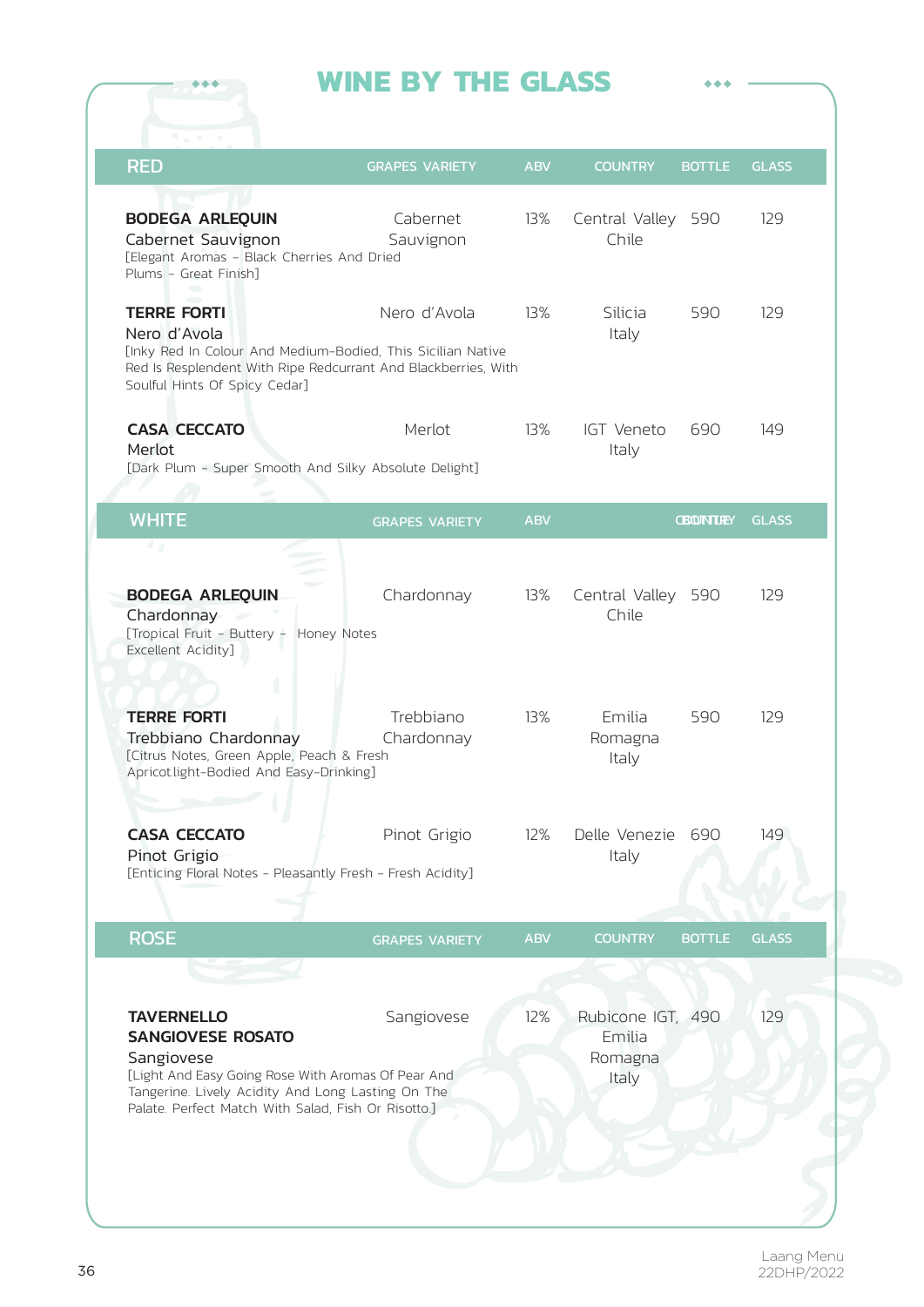## SPARKLING & CHAMPANGE

 $\bullet$  + + +  $\bullet$  +  $\bullet$ 

 $\begin{array}{ccccc}\n\bullet & \bullet & \bullet & \bullet\n\end{array}$ 

| <b>SPARKLING</b>                                                                                                                                                                                                                                                        | <b>GRAPES VARIETY</b>            | <b>ABV</b> | <b>COUNTRY</b>              | <b>BOTTLE</b> |
|-------------------------------------------------------------------------------------------------------------------------------------------------------------------------------------------------------------------------------------------------------------------------|----------------------------------|------------|-----------------------------|---------------|
| <b>CHARLES ROUX BLANC DE BLANCS</b><br>Chardonnay, Aligote<br>[Fresh Aromas Of Pomelo, Lime Mix With<br>Hints Of White Floral. Lively Bubbles With<br>Mineral Taste And Well Balanced Acidity With<br>Long Finish]                                                      | Chardonay<br>Aligote             | 11.5%      | Burgundy<br>France          | 590           |
| CODORNIU, CLASICO SPARKLING<br><b>BRUT, DO CAVA</b><br>Maccabeo 40% Xarello 40%<br>Parellada 20%<br>[Crisp And Refreshing, This Helps Make Every<br>Occasion A Celebration! Lovely Pale Lemon<br>Coloured Sparkling Wine With Aromas Of Baked<br>Apple And Citrus Zest] | Maccabeo<br>Xarello<br>Parellada | 11.5%      | Spain                       | 790           |
| <b>CASA BURTI "FLUTE DOLCE"</b><br>Moscato - Garganega<br>[Apricot Aromas - Sweet Elegance]                                                                                                                                                                             | Moscato<br>Garganega             | 9.5%       | Italy                       | 790           |
| LES JAMELLES "METHOD TRAD"<br>Chardonay - Pinot Noir<br>[Brilliant - Lovely - Brioche]                                                                                                                                                                                  | Chardonay<br>Pinot Noir          | 12%        | France                      | 890           |
| RIONDO PROSECCO "EXTRA DRY"<br>Glera<br>[Fresh Floral Notes - Complex Structure And<br>Refined Bubbles1                                                                                                                                                                 | Glera                            | 11%        | Prosecco<br>Veneto<br>Italy | 890           |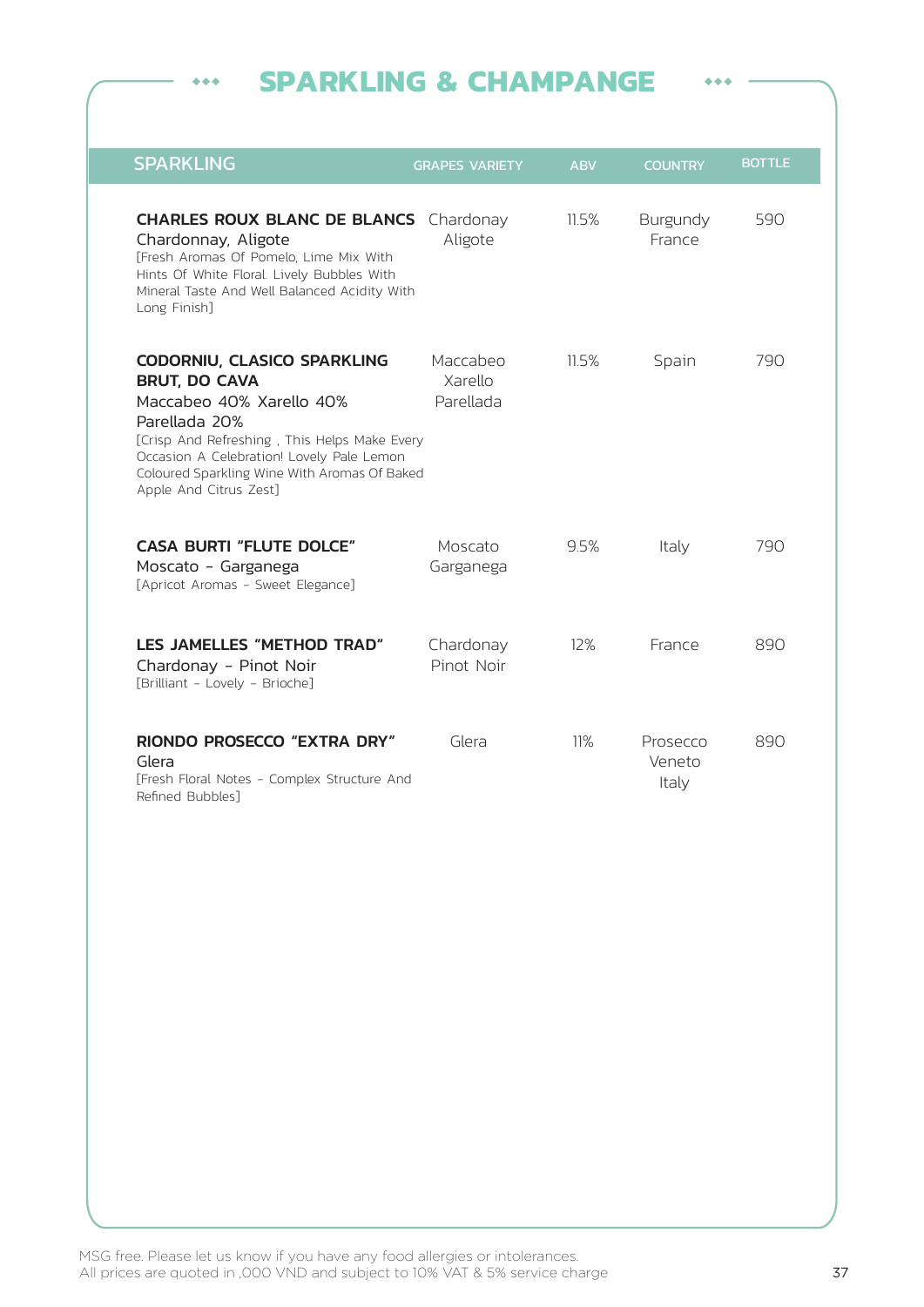# RED WINE

 $\begin{array}{ccccc}\n\bullet & \bullet & \bullet & \bullet\n\end{array}$ 

 $\overline{\phantom{a}}$ 

| <b>RED</b>                                                                               | <b>GRAPES VARIETY</b> | <b>ABV</b> | <b>COUNTRY</b> | <b>BOTTLE</b> |
|------------------------------------------------------------------------------------------|-----------------------|------------|----------------|---------------|
|                                                                                          |                       |            |                |               |
| <b>TARVENELLO</b>                                                                        | Montepulciano         | 12.5%      | Italia         | 590           |
| "MONTEPUCIANO D' ABRUZZO"                                                                |                       |            |                |               |
| Montepulciano<br>[Ripe Fruits - Well Balanced Tannin - Spicy]                            |                       |            |                |               |
| $\sim$                                                                                   |                       |            |                |               |
| $\sim$<br><b>RED KNOT</b>                                                                | Shiraz                | 14%        | Australia      | 690           |
| Shiraz                                                                                   |                       |            |                |               |
| [Black Cherry - Vanilla - Okay                                                           |                       |            |                |               |
| Long Lasting Tannin]                                                                     |                       |            |                |               |
| <b>BODEGA ARGENTO,</b>                                                                   | Malbec                |            | Mendoza        | 790           |
| <b>ESTATE BOTTLED</b>                                                                    |                       |            | Argentina      |               |
| Malbec                                                                                   |                       |            |                |               |
| [Blueberry And Plum, Gentle Oak Toast Notes<br>With Complex With A Rich And Long Finish] |                       |            |                |               |
|                                                                                          |                       |            |                |               |
| <b>CHATEAU LA GRANDE METAIRIE</b>                                                        | Merlot                | 14%        | Bordeaux       | 890           |
| Merlot - Cabernet Sauvignon                                                              | Cabernet              |            | Superieur      |               |
| [Elegant - Fruity - Perfectly Ripe Tannins]                                              | Sauvignon             |            | France         |               |
|                                                                                          |                       |            |                |               |
| <b>CASALFORTE "VERONESE"</b>                                                             | Corvina               | 13.5%      | Italia         | 990           |
| Corvina<br>[Full-Bodied - Scent Of Black Cherries                                        |                       |            |                |               |
| Vanilla - Sweet Spices]                                                                  |                       |            |                |               |
|                                                                                          |                       |            |                |               |
| WOODBRIDGE BY ROBERT MONDAVI                                                             | Cabernet              | 13.5%      | <b>USA</b>     | 990           |
| Cabernet Sauvignon                                                                       | Sauvignon             |            |                |               |
| [Toasted Bread - Slightly Freshness -Well<br>Balanced - Silky]                           |                       |            |                |               |
|                                                                                          |                       |            |                |               |
|                                                                                          | Cabernet              |            | Val de Loire   | 1.190         |
| <b>HENRI BOURGEOIS,</b><br>PETIT BOURGEOIS, IGP                                          | France                |            | France         |               |
| Cabernet France                                                                          |                       |            |                |               |
| [Blueberry And Plum, Gentle Oak Toast Notes<br>With Complex With A Rich And Long Finish] |                       |            |                |               |
|                                                                                          |                       |            |                |               |
|                                                                                          | Cabernet              |            | Valle del      | 1.190         |
| <b>DIABLO BLACK</b><br>Cabernet Sauvignon                                                | Sauvignon             |            | Maule          |               |
| [Blueberry And Plum, Gentle Oak Toast Notes                                              |                       |            | Chile          |               |
| With Complex With A Rich And Long Finish]                                                |                       |            |                |               |
|                                                                                          |                       |            |                |               |
|                                                                                          |                       |            |                |               |
|                                                                                          |                       |            |                |               |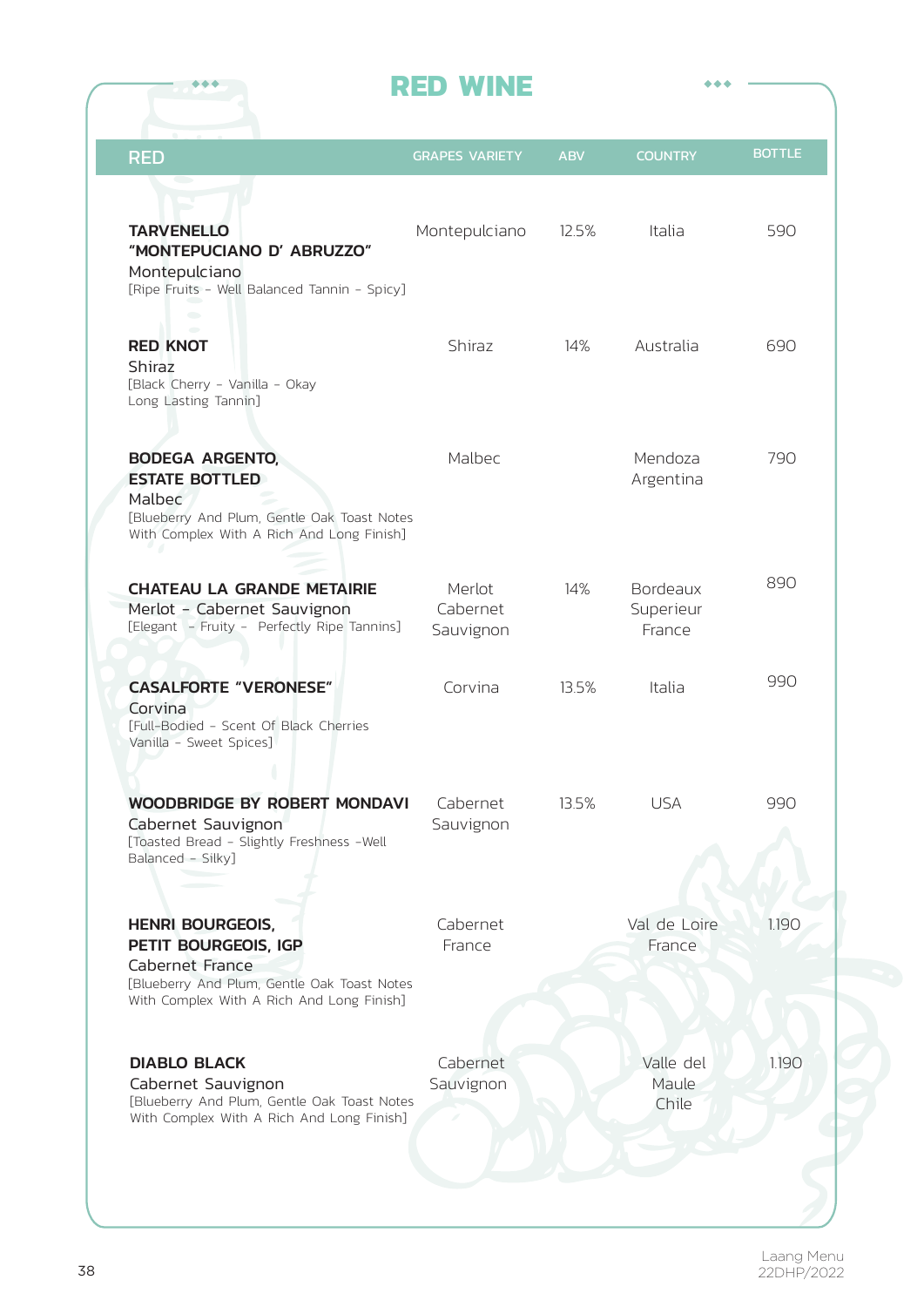#### RED WINE

 $\bullet\bullet\bullet$ 

 $\rightarrow$ 

| <b>RED</b>                                                                                                                                                  | <b>GRAPES VARIETY</b>     | <b>ABV</b> | <b>COUNTRY</b>                                                       | <b>BOTTLE</b> |
|-------------------------------------------------------------------------------------------------------------------------------------------------------------|---------------------------|------------|----------------------------------------------------------------------|---------------|
| <b>WOODSTOCK</b><br><b>Shiraz</b><br>[Vibrant - Red & Black Fruit Like Plums<br>Balanced Soft Yet Structured Tannins1                                       | Shiraz                    | 15%        | Australia                                                            | 1.190         |
| <b>MARCHESI DI BAROLO "MARAIA"</b><br>Barbera<br>[Fruity - Light Body - Complex Finish]                                                                     | <b>Barbera</b>            | 14.5%      | Italia                                                               | 1.190         |
| <b>CASA SILVA "TERROIR DE FAMILIA"</b><br>Carmenere<br>[Gorgeous Aroma - Round - Soft Tannins<br>Cherries And Blackberry - Long Finish]                     | Carmenere                 | 14%        | Colchagua<br>Chile                                                   | 1.190         |
| LES JAMELLES "LES CLASSIQUES"<br>Pinot Noir<br>[Aromas Of Cherry - Baked Blueberry<br>Tart - Good Balance - Lovely Structure]                               | Pinot Noir                | 13.5%      | France                                                               | 1.290         |
| PAUL JABOULET AINE SYRAH<br>Syrah<br>[Cherry - Medium Body - Juicy]                                                                                         | Syrah                     | 13.5%      | France                                                               | 1.290         |
| <b>FUMU "VULCANICO"</b><br>Merlot - Syrah - Cabernet Sauvignon Cabernet<br>[Intense And Generous - Smoky Grapes<br>Perfectly Integrated - Spice Sensations] | Merlot-Syrah<br>Sauvignon | 14%        | Terre<br>Sicilian IGT<br>Italy                                       | 1.290         |
| <b>BODEGA SANTA JULIA</b><br>Malbec<br>[Red Berries - Tobacco - Silky Structure<br>Balanced Tannins]                                                        | Malbec                    | 14%        | Argentina                                                            | 1.390         |
| <b>CHATEAU HAUT SAINT BRICE</b><br>Merlot-Cab Franc<br>[Perfectly Fresh -Beautiful Roundness - Silky<br>Tannins - Superb Balance]                           | Merlot<br>Cab Franc       | 13.5%      | <b>Bordeaux</b><br><b>ST. EMILLION</b><br><b>GRAND CRU</b><br>France | 1.390         |
| <b>VILLA ANTINORI</b><br>Merlot - Sangiovese<br>[Intense & Complex - Sweet Spices - Round]                                                                  | Merlot<br>Sangiovese      | 13.5%      | Italia                                                               | 1.390         |

MSG free. Please let us know if you have any food allergies or intolerances. All prices are quoted in ,000 VND and subject to 10% VAT & 5% service charge 39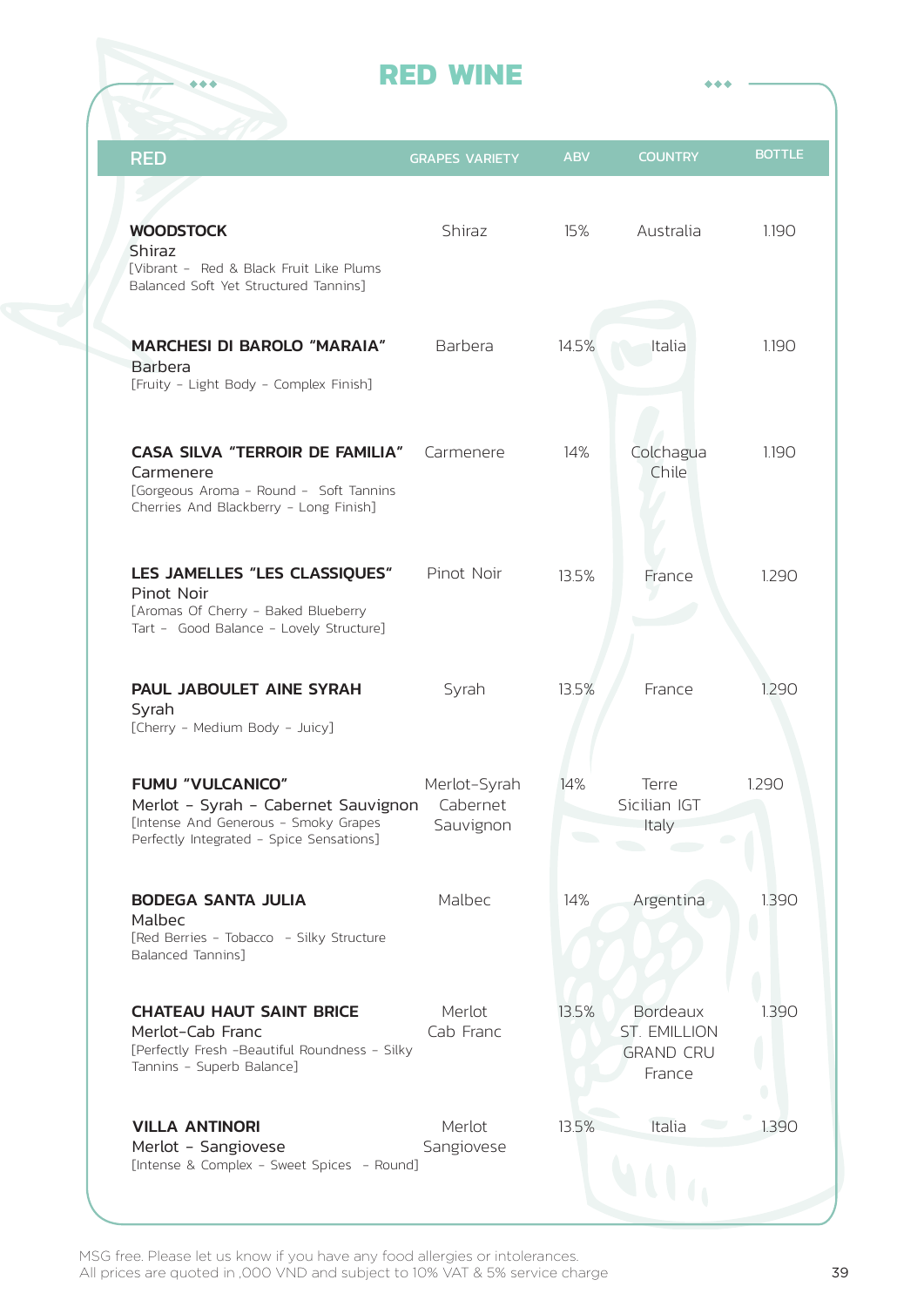#### RED WINE

 $\bullet\bullet\bullet\quad -$ 

 $- + +$ 

| <b>RED</b>                                                                                                                             | <b>GRAPES VARIETY</b>          | <b>ABV</b> | <b>COUNTRY</b>     | <b>BOTTLE</b> |
|----------------------------------------------------------------------------------------------------------------------------------------|--------------------------------|------------|--------------------|---------------|
|                                                                                                                                        |                                |            |                    |               |
| <b>BODEGA SANTA JULIA "TINTILLO"</b><br>Malbec Bonarda<br>[Strawberry And Raspberry Burst - Smoke<br>Vanilla - Velvety Finish]         | Malbec<br>Bonarda              | 14.5%      | Argentina          | 1.490         |
| <b>CODICE</b><br>Tempranillo<br>[Dark Fruit - Intense - Pleasant]                                                                      | Tempranillo                    | 13.5%      | Spain              | 1.590         |
| <b>PAUL JABOULET "PARALLELE 45"</b><br>Syrah - Grenache<br>[Red Berries - Fragrant - Harmonious]                                       | Syrah<br>Grenache              | 14%        | France             | 1.590         |
| <b>1865 SELECTED VINEYARDS</b><br>Cab Sau<br>[Juicy - Oaky - Powerfull]                                                                | Cab Sau                        | 14%        | Chile              | 1.590         |
| <b>CASA SILVA "QUINTA 5"</b><br>Cab Sauv - Carmenere - Syrah<br>[Powerful - Toffee And Fudge - Sweet<br>Tannins - Very Good Structure] | Cab Sauv<br>Carmenere<br>Syrah | 14%        | Colchagua<br>Chile | 1.690         |
| <b>CLOS HENRI "LE PETIT CLOS"</b><br>Pinot Noir<br>[Red Cherry - Light - Soft]                                                         | Pinot<br>Noir                  | 13%        | New Zealand        | 1.990         |
| <b>TORBRECK " WOODCUTTER"</b><br><b>Shiraz</b><br>[Spices - Juicy Presents - Lingering]                                                | Shiraz                         | 14%        | Australia          | 1.990         |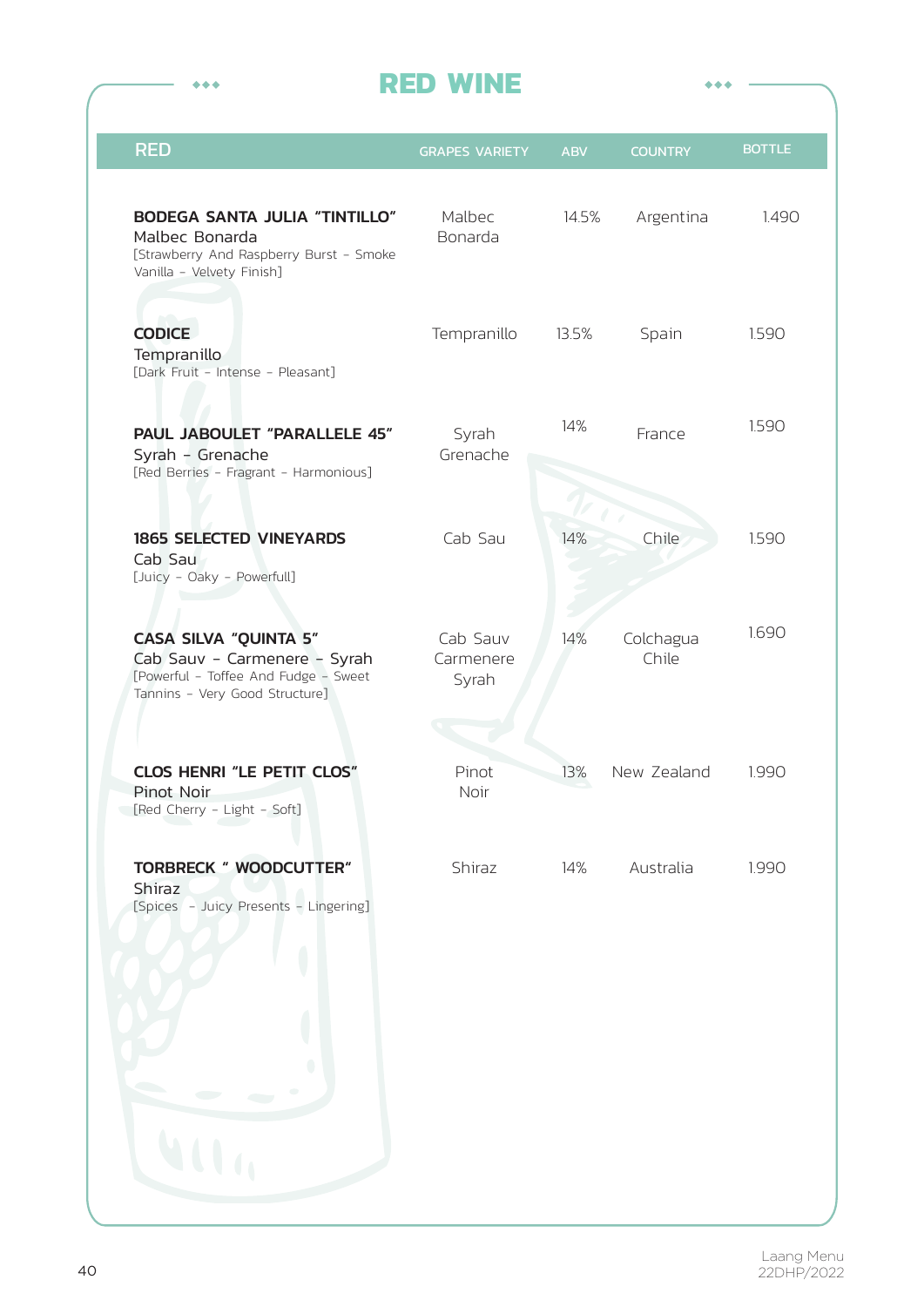#### WHITE WINE

 $\bullet\bullet\bullet$ 

 $\rightarrow$ 

| <b>WHITE</b>                                                                                                                                                                             | <b>GRAPES VARIETY</b>        | <b>ABV</b> | <b>COUNTRY</b>             | <b>BOTTLE</b> |
|------------------------------------------------------------------------------------------------------------------------------------------------------------------------------------------|------------------------------|------------|----------------------------|---------------|
|                                                                                                                                                                                          |                              |            |                            |               |
| PLAIMONT "COLOMBELLE"<br><b>COTES DE GASCONGE</b><br>Sauvignon blanc - Colombard<br>[Zesty Lemon Notes - Exotic Lychee And<br>Yellow Peach - Refresing]                                  | Sauvignon blanc<br>Colombard | 11.5%      | France                     | 540           |
| <b>MAISON CASTEL</b><br>Sauvignon Blanc<br>[Combines A Modern Approach With French<br>Savoir-Faire. A Wine With Good Aromatic<br>Intensity, Freshness And Finesse]                       | Sauvignon Blanc              | 13.0%      | France                     | 790           |
| BODEGA ARGENTO, MINIMALISTA<br>Pinot Grigio<br>[Refreshing, Crisp White Wines Punctuated With<br>Notes Of Citrus, White Flowers And Herbs.<br>Highly-Aromatic Wine With Vibrant Acidity] | Pinot Grigio                 | 13.0%      | Argentina                  | 790           |
| <b>LOUIS LATOUR ARDECHE</b><br>Chardonnay<br>[Green Apple - Honey And Almond<br>Easy Going]                                                                                              | Chardonnay                   | 13%        | France                     | 790           |
| <b>CASALFORTE "SOAVE"</b><br>Garganega<br>[Perfume Of White Flowers - Exotic Fruits<br>Elegant - Pleasant Acidity]                                                                       | Garganega                    | 12.5%      | Italy                      | 790           |
| TOHU "WHENUA AWA"<br>Riesling<br>[Crisp And Vibrant - Dry-Style Riesling - Fresh<br>And Fruit-Forward]                                                                                   | Riesling                     | 12.5%      | Marlborough<br>New Zealand | 790           |
| <b>SANTA DIGNA</b><br>Gewurztraminer<br>[Yellow Colour. Classic Honey-And-Flowers<br>Bouquet. A Fine Full-Bodied Wine, With Tropical<br>Fruit And Perfumed Character Balanced]           | Gewurztraminer               | 13.5%      | Chile                      | 890           |
| <b>MUSSEL BAY</b><br>Sauvignon Blanc<br>[Resh - Passion Fruit - Fresh Herbs - Crispy]                                                                                                    | Sauvignon<br><b>Blanc</b>    | 12.5%      | New Zealand                | 890<br>۸      |
| <b>KONO</b><br>Sauvignon blanc<br>[Vibrant Acidity - Passion Fruit<br>Long Refreshing Finish - Lively Fruit]                                                                             | Sauvignon<br>Blanc           | 13%        | New Zealand                | 890           |

MSG free. Please let us know if you have any food allergies or intolerances. All prices are quoted in ,000 VND and subject to 10% VAT & 5% service charge  $41$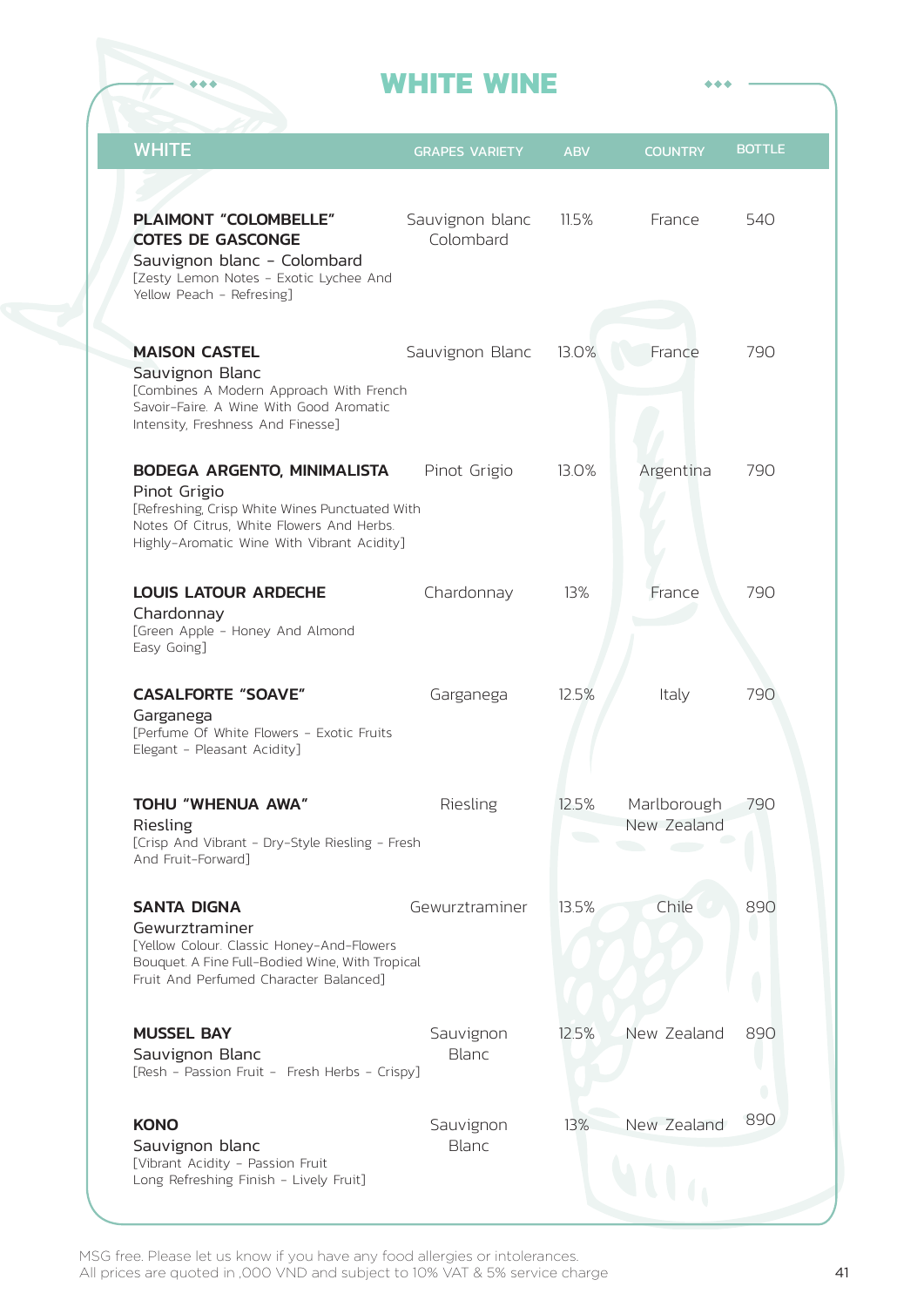### WHITE WINE

 $\begin{array}{ccc}\n\bullet & \bullet & \bullet & \bullet & \bullet\n\end{array}$ 

 $\overline{\phantom{a}}$ 

| <b>WHITE</b>                                                                               | <b>GRAPES VARIETY</b> | <b>ABV</b> | <b>COUNTRY</b>              | <b>BOTTLE</b> |
|--------------------------------------------------------------------------------------------|-----------------------|------------|-----------------------------|---------------|
| $\sim$                                                                                     |                       |            |                             |               |
|                                                                                            |                       |            |                             |               |
| <b>GRUNDELOCH FRITZ'S RIESLING</b><br>Riesling                                             | Riesling              | 11.5%      | Germany                     | 1.090         |
| [Sweet & Floral - Green Apple- Light                                                       |                       |            |                             |               |
| & Delicious]<br>$\sim$                                                                     |                       |            |                             |               |
| $\blacksquare$                                                                             |                       |            |                             |               |
| <b>COTES DU RHONE PARALLELE 45</b>                                                         | Viognier<br>Grenache  | 13%        | France                      | 1.090         |
| Viognier - Grenache Blanc<br>[Flowers and citrus fruit - Complex                           | <b>Blanc</b>          |            |                             |               |
| Buttery - Organic]                                                                         |                       |            |                             |               |
|                                                                                            |                       |            |                             |               |
| <b>GREYWACKE</b>                                                                           | Sauvignon             |            | 13.5% New Zealand           | 1.190         |
| Sauvignon Blanc<br>[Well-Balanced - Blackcurrent - Lemon                                   | <b>Blanc</b>          |            |                             |               |
| Long Lasting]                                                                              |                       |            |                             |               |
|                                                                                            |                       |            |                             |               |
| LES JAMELLES "LES CLASSIQUES"                                                              | Chardonnay            | 13.5%      | France                      | 1.290         |
| Chardonnay<br>[Apricot And Pear Aroma - Slightly Buttery                                   |                       |            |                             |               |
| Finish -Pleasing Minerality And A Long Finish]                                             |                       |            |                             |               |
|                                                                                            |                       |            |                             |               |
| <b>CHATEAU LOS BOLDOS "RESERVE"</b> Sauvignon Blanc                                        |                       | 13%        | Chile                       | 1.290         |
| Sauvignon Blanc<br>[Orange Blossom - Concentrated - Lively]                                |                       |            |                             |               |
|                                                                                            |                       |            |                             |               |
|                                                                                            |                       |            |                             |               |
| <b>GEORGE DUBOEUF</b><br>Viognier                                                          | Viognier              | 12.5%      | France                      | 1.390         |
| [Round - Elegant - Fresh]                                                                  |                       |            |                             |               |
|                                                                                            |                       |            |                             |               |
|                                                                                            |                       |            |                             |               |
| <b>CASA SILVA "COLECCION"</b><br>Chardonnay                                                | Chardonnay            | 14%        | Colchagua<br>Valley - Chile | 1.490         |
| [Boasting Minerality - Yellow Flowers - Rich<br>And Fresh - Complex - Well-Integrated Oak] |                       |            |                             |               |
|                                                                                            |                       |            |                             |               |
|                                                                                            |                       |            |                             |               |
|                                                                                            |                       |            |                             |               |
|                                                                                            |                       |            |                             |               |
|                                                                                            |                       |            |                             |               |
|                                                                                            |                       |            |                             |               |
|                                                                                            |                       |            |                             |               |
|                                                                                            |                       |            |                             |               |
|                                                                                            |                       |            |                             |               |
|                                                                                            |                       |            |                             |               |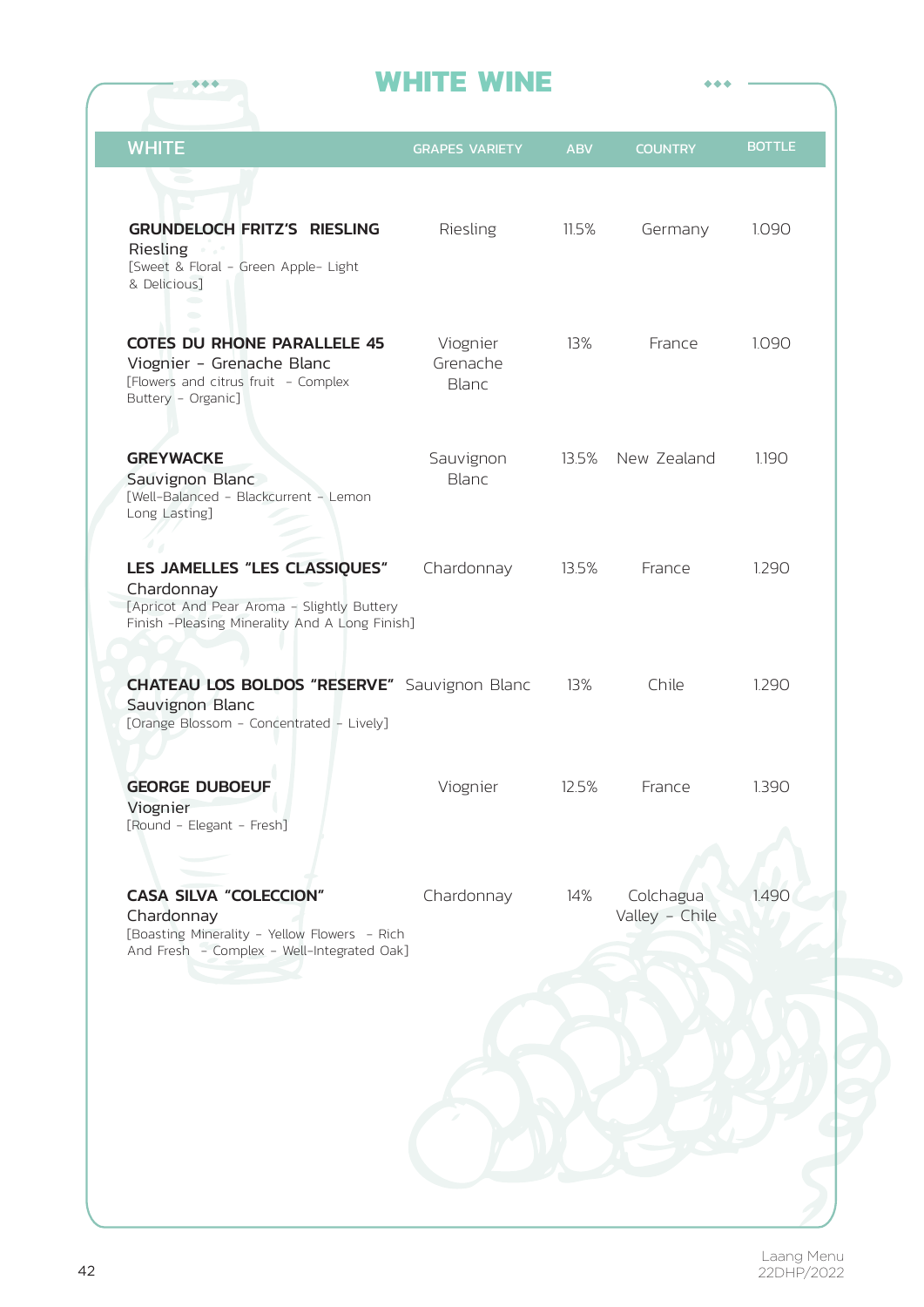#### ROSE WINE

 $\bullet\bullet\bullet\quad=$ 

 $\bullet$ 

| <b>ROSE</b>                                                                                                                                                                                                                                                                                                            | <b>GRAPES VARIETY</b>                  | <b>ABV</b> | <b>COUNTRY</b>                 | <b>BOTTLE</b> |
|------------------------------------------------------------------------------------------------------------------------------------------------------------------------------------------------------------------------------------------------------------------------------------------------------------------------|----------------------------------------|------------|--------------------------------|---------------|
| <b>LA BELLE ANGELE</b><br>Grenache - Cinsault<br>[Pretty Pink - Fresh - Lively - Floral & Fruity]                                                                                                                                                                                                                      | Grenache<br>Cinsault                   | 12.5%      | Vin de<br>France               | 790           |
| <b>H&amp;B COTES DE PROVENCE</b><br>Grenache, Cinsault, Syrah, Rolle<br>[The Famous Region Of Rose Wine Bring<br>To You A Beautiful Pale Rose Colour With<br>Aromas Of Floral, Anista With Slightly<br>Mineral Note. On The Palate Is Light Acidity But Long<br>Lasting, Good To Pair With Fish, Salad On A Sunny Day] | Grenache,<br>Cinsault,<br>Syrah, Rolle | 13%        | Cotes de<br>Provence<br>France | 790           |
| <b>VIGNERONS ST TROPEZ</b><br><b>CEPD'OR ROSE COTES PROVENCE</b><br>Grenache - Cinsault<br>Thice Pale Pink Colour. The Intense Nose Is<br>Dominated By Pineapple. Mouth: Round, Well<br>Balanced With Notes Of Strawberry]                                                                                             | Grenache<br>Cinsault                   | 13%        | Provence<br>France             | 890           |
| <b>ALAJA "ROSE"</b><br>Monastrell<br>[youthful - refreshing - lively]                                                                                                                                                                                                                                                  | Monastrell                             | 12%        | Yecla<br>Spain                 | 990           |